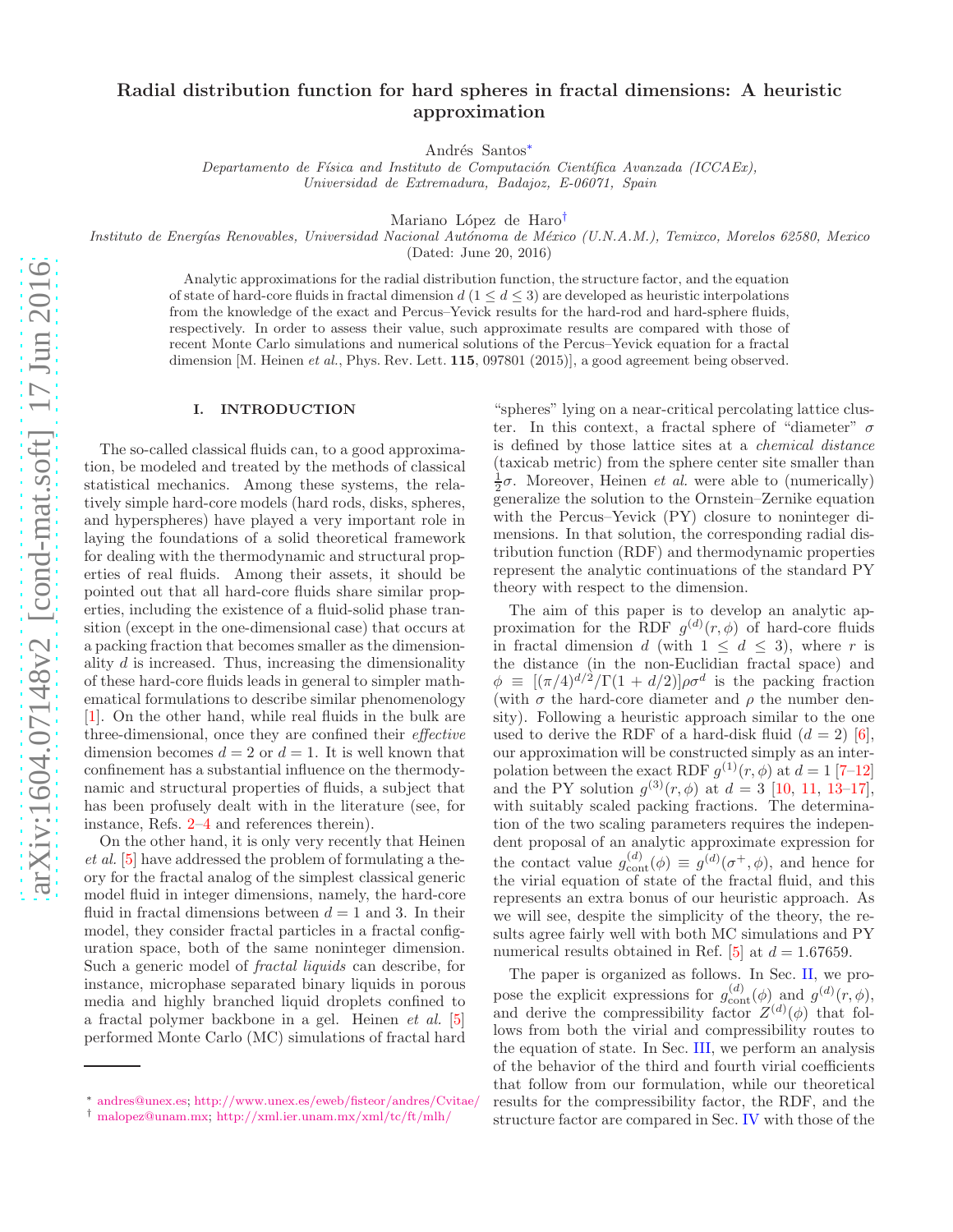generalized PY theory and the MC data presented in Ref. [5](#page-8-3). The paper concludes in Sec. [V](#page-5-0) with some concluding remarks.

# <span id="page-1-0"></span>II. RADIAL DISTRIBUTION FUNCTION AND EQUATION OF STATE

Due to their importance in our later development, before constructing the function  $g^{(d)}(r,\phi)$ , let us first consider two different quantities (one local and another one global) related to  $g^{(d)}(r,\phi)$ . On the one hand, we take the contact value  $g_{\text{cont}}^{(d)}(\phi)$  defined above. The exact and PY expressions for this quantity in the cases  $d = 1$  and  $d=3$  are, respectively,

<span id="page-1-2"></span>
$$
g_{\text{cont}}^{(1)}(\phi) = \frac{1}{1 - \phi},
$$
\n(2.1a)

$$
g_{\text{cont}}^{(3)}(\phi) = \frac{1 + \phi/2}{(1 - \phi)^2}.
$$
 (2.1b)

We also note that the scaled-particle theory (SPT) ap-proximation [\[18,](#page-8-11) [19\]](#page-8-12) for  $d = 2$  has the form

<span id="page-1-1"></span>
$$
g_{\text{cont}}^{(2)}(\phi) = \frac{1 - a^{(2)}\phi}{(1 - \phi)^2},\tag{2.2}
$$

with  $a^{(2)} = \frac{1}{2}$ . A more accurate fractional value  $a^{(2)} =$  $\frac{7}{16}$  = 0.4375 was proposed by Henderson [\[20](#page-8-13)], who also noticed that the value  $a^{(2)} = 2\sqrt{3}/\pi - 2/3 \simeq 0.436$  guarantees that Eq. [\(2.2\)](#page-1-1) reproduces the exact third virial coefficient of hard disks. Here we will adopt the latter value for  $a^{(2)}$ .

In view of Eqs.  $(2.1)$  and  $(2.2)$ , it is suggestive to construct a simple generalization for  $1 \leq d \leq 3$  as

$$
g_{\text{cont}}^{(d)}(\phi) = \frac{1 - a^{(d)}\phi}{(1 - \phi)^2}.
$$
 (2.3a)

The density-independent coefficient  $a^{(d)}$  can be constructed as a quadratic polynomial in  $d$  with coefficients such that  $a^{(1)} = 1$ ,  $a^{(2)} = 2\sqrt{3}/\pi - 2/3$ , and  $a^{(3)} = -\frac{1}{2}$ . The resulting expression is

$$
a^{(d)} = \frac{1}{4}(5-d)(2-d) + (3-d)(d-1)a^{(2)}.
$$
 (2.3b)

Next, we consider a convenient global quantity related to  $g^{(d)}(r,\phi)$ , namely the first moment of the total correlation function,  $h^{(d)}(r,\phi) = g^{(d)}(r,\phi) - 1$ , defined as

$$
H^{(d)}(\phi) = -\sigma^{-2} \int_0^\infty dr \, rh^{(d)}(r, \phi). \tag{2.4}
$$

The exact and PY results for this quantity corresponding to  $d = 1$  and  $d = 3$  are [\[6\]](#page-8-4), respectively,

$$
H^{(1)}(\phi) = \frac{1}{2} - \frac{2}{3}\phi + \frac{1}{4}\phi^2, \qquad (2.5a)
$$

$$
H^{(3)}(\phi) = \frac{\frac{1}{2} - \frac{1}{20}\phi(2-\phi)}{1+2\phi}.
$$
 (2.5b)

Note that the knowledge of  $g_{\text{cont}}^{(d)}(\phi)$  determines the equation of state via the virial route as [\[11,](#page-8-8) [16\]](#page-8-14)

<span id="page-1-9"></span><span id="page-1-3"></span>
$$
Z_{\rm vir}^{(d)}(\phi) = 1 + 2^{d-1} \phi g_{\rm cont}^{(d)}(\phi), \tag{2.6}
$$

where  $Z^{(d)} \equiv p/\rho k_B T$  is the so-called compressibility factor  $(p, k_B, \text{ and } T$  being the pressure, Boltzmann constant, and absolute temperature, respectively). On the other hand, the compressibility equation of state may be derived from the following relations [\[11,](#page-8-8) [16](#page-8-14)]:

$$
\chi^{(d)}(\phi) \equiv \left[\frac{\partial \phi Z^{(d)}(\phi)}{\partial \phi}\right]^{-1} = 1 + \rho \int d\mathbf{r} h^{(d)}(r, \phi)
$$

$$
= 1 + d2^d \phi \sigma^{-d} \int_0^\infty d\mathbf{r} \, r^{d-1} h^{(d)}(r, \phi), \quad (2.7a)
$$

<span id="page-1-10"></span>
$$
Z_{\text{comp}}^{(d)}(\phi) = \int_0^1 \frac{\mathrm{d}t}{\chi^{(d)}(\phi t)}.
$$
 (2.7b)

In particular, in the two-dimensional case  $(d = 2)$  the moment  $H^{(2)}$  is directly related to the isothermal compressibility:

<span id="page-1-4"></span>
$$
\chi^{(2)}(\phi) = 1 - 8\phi H^{(2)}(\phi). \tag{2.8}
$$

Imposing thermodynamic consistency with Eqs. [\(2.2\)](#page-1-1),  $(2.6)$ , and  $(2.8)$ , one obtains

<span id="page-1-6"></span>
$$
H^{(2)}(\phi) = \frac{\frac{1}{2} - \frac{1}{4}a^{(2)}\phi(3-\phi)}{1+\phi+[1-2a^{(2)}]\phi^2(3-\phi)}.
$$
 (2.9)

<span id="page-1-7"></span>The simplest common structure of Eqs.  $(2.5)$  and  $(2.9)$ can be seen to consist in the ratio between a quadratic and a cubic function of  $\phi$ . Analogously to what we did in the case of the generalization  $(2.3)$ , we keep such a structure for all  $1 \leq d \leq 3$  with density-independent coefficients expressed as quadratic functions of d. The result is

<span id="page-1-8"></span>
$$
H^{(d)}(\phi) = \frac{\frac{1}{2} - A^{(d)}\phi + C^{(d)}\phi^2}{1 + (d - 1)\phi \left\{ 1 + (3 - d)[1 - 2a^{(2)}]\phi(3 - \phi) \right\}},\tag{2.10a}
$$

with

$$
A^{(d)} = \frac{1}{60}(2-d)(63-23d) + \frac{3}{4}(d-1)(3-d)a^{(2)}, (2.10b)
$$

$$
C^{(d)} = \frac{1}{20}(2-d)(8-3d) + \frac{1}{4}(d-1)(3-d)a^{(2)}.
$$
 (2.10c)

<span id="page-1-5"></span>Now we turn to the construction of a function  $g^{(d)}(r,\phi)$ that, apart from reducing to  $g^{(1)}(r,\phi)$  and  $g^{(3)}(r,\phi)$  in the limits  $d \to 1$  and  $d \to 3$ , respectively, is consistent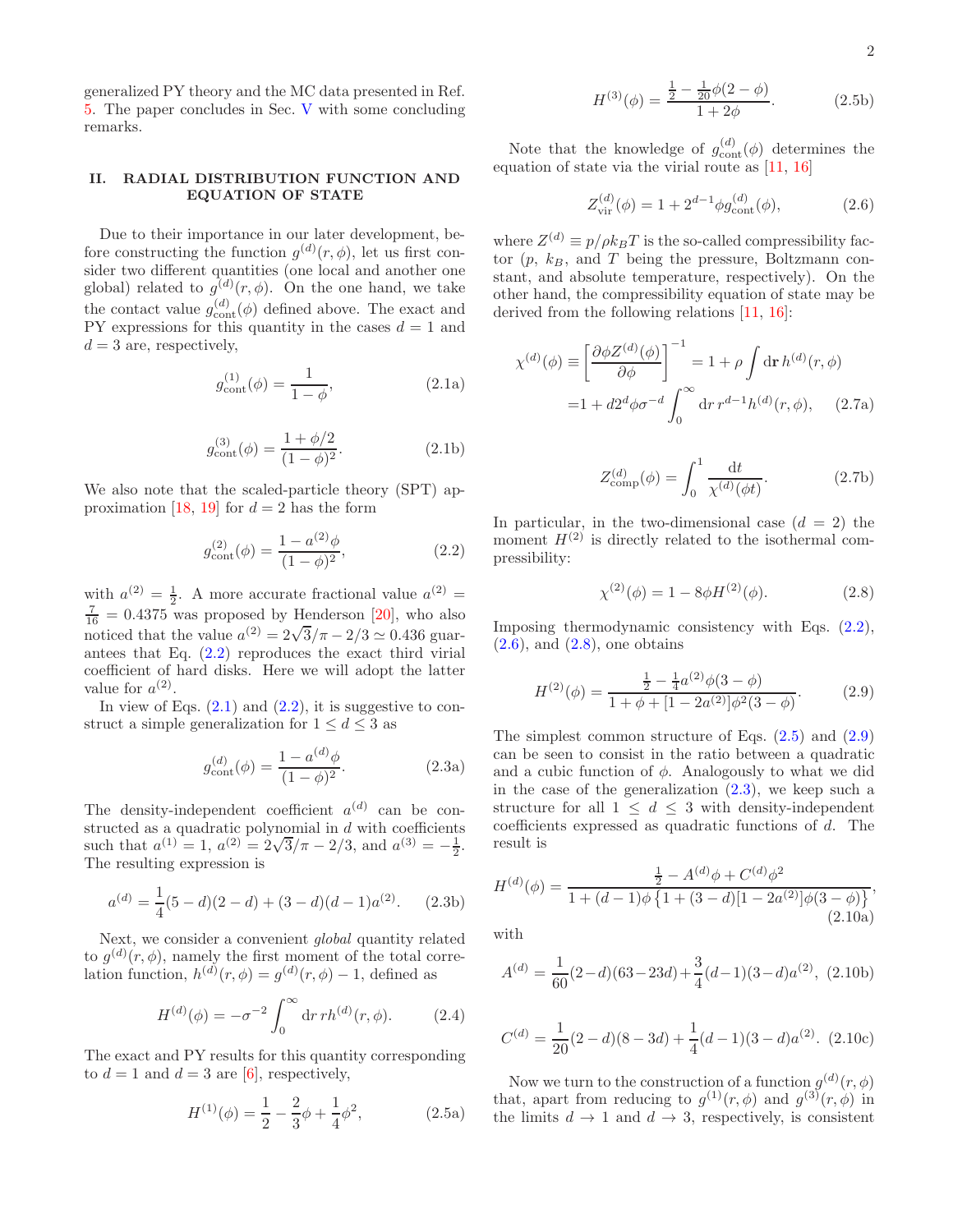with Eqs.  $(2.3)$  and  $(2.10)$ . Following the heuristic idea of Ref. [6](#page-8-4), we assume the simple interpolation formula

$$
g^{(d)}(r,\phi) = \alpha^{(d)}(\phi)g^{(1)}(r,\lambda_1^{(d)}(\phi)\phi) + [1 - \alpha^{(d)}(\phi)]g^{(3)}(r,\lambda_3^{(d)}(\phi)\phi), \quad (2.11)
$$

where the mixing parameter  $\alpha^{(d)}(\phi)$  and the scaling factors  $\lambda_1^{(d)}(\phi)$  and  $\lambda_3^{(d)}(\phi)$  are functions of  $\phi$  and d to be determined. The exact and PY expressions for  $g^{(1)}(r,\phi)$ and  $g^{(3)}(r,\phi)$ , respectively, are recalled in the Appendix.

To fix  $\lambda_1^{(d)}(\phi)$  and  $\lambda_3^{(d)}(\phi)$ , and again as in Ref. [6](#page-8-4), we impose consistency with  $(2.3)$  regardless of the choice of the mixing parameter  $\alpha^{(d)}$ . This implies that

<span id="page-2-3"></span>
$$
g_{\text{cont}}^{(d)}(\phi) = g_{\text{cont}}^{(1)}\left(\lambda_1^{(d)}(\phi)\phi\right) = g_{\text{cont}}^{(3)}\left(\lambda_3^{(d)}(\phi)\phi\right). \tag{2.12}
$$

The scaling factors  $\lambda_1^{(d)}(\phi)$  and  $\lambda_3^{(d)}(\phi)$  have the following interpretation. Given a d-dimensional system at a packing fraction  $\phi_d$ , the *effective* packing fractions  $\phi_1$  and  $\phi_3$ of the reference one- and three-dimensional systems (i.e., those having the same contact value), are, respectively,

$$
\phi_1 = \lambda_1^{(d)}(\phi_d)\phi_d, \tag{2.13a}
$$

<span id="page-2-1"></span><span id="page-2-0"></span>
$$
\phi_3 = \lambda_3^{(d)}(\phi_d)\phi_d. \tag{2.13b}
$$

In particular, setting  $d = 1$  in Eq. [\(2.13b\)](#page-2-0) yields  $\phi_3 =$  $\lambda_3^{(1)}(\phi_1)\phi_1$ . Combining this with Eq. [\(2.13b\)](#page-2-0), we obtain  $\lambda_3^{(1)}(\phi_1)\phi_1 = \lambda_3^{(d)}(\phi_d)\phi_d$ . Next, taking into account Eq. [\(2.13a\)](#page-2-1) we derive the following consistency condition

$$
\lambda_3^{(1)} \left( \lambda_1^{(d)} (\phi_d) \phi_d \right) = \frac{\lambda_3^{(d)} (\phi_d)}{\lambda_1^{(d)} (\phi_d)}.
$$
 (2.14a)

Proceeding in a similar way, we also have

$$
\lambda_1^{(3)} \left( \lambda_3^{(d)} (\phi_d) \phi_d \right) = \frac{\lambda_1^{(d)} (\phi_d)}{\lambda_3^{(d)} (\phi_d)}.
$$
 (2.14b)

It can be easily checked that Eqs. [\(2.14\)](#page-2-2) are indeed satisfied as a consequence of Eq.  $(2.12)$ .

Using Eqs.  $(2.1)$ , the solution to Eq.  $(2.12)$  is easily found to be

<span id="page-2-5"></span>
$$
\lambda_1^{(d)}(\phi) = \frac{g_{\text{cont}}^{(d)}(\phi) - 1}{\phi g_{\text{cont}}^{(d)}(\phi)},
$$
\n(2.15)

$$
\lambda_3^{(d)}(\phi) = \frac{1 + 4g_{\text{cont}}^{(d)}(\phi) - \sqrt{1 + 24g_{\text{cont}}^{(d)}(\phi)}}{4\phi g_{\text{cont}}^{(d)}(\phi)}.
$$
 (2.16)

Once the scaling parameters  $\lambda_1^{(d)}(\phi)$  and  $\lambda_3^{(d)}(\phi)$  are determined, we obtain the mixing parameter  $\alpha^{(d)}(\phi)$  by imposing consistency between Eq. [\(2.11\)](#page-2-4) and the moment  $(2.10):$  $(2.10):$ 

<span id="page-2-6"></span>
$$
\alpha^{(d)}(\phi) = \frac{H^{(d)}(\phi) - H^{(3)}(\lambda_3^{(d)}(\phi)\phi)}{H^{(1)}(\lambda_1^{(d)}(\phi)\phi) - H^{(3)}(\lambda_3^{(d)}(\phi)\phi)}.
$$
 (2.17)

<span id="page-2-4"></span>

<span id="page-2-7"></span><span id="page-2-2"></span>FIG. 1. Plot of (a) the scaling factor  $\lambda_1^{(d)}(\phi)$ , (b) the scaling factor  $\lambda_3^{(d)}(\phi)$ , and (c) the mixing parameter  $\alpha^{(d)}(\phi)$  as functions of  $\phi$  for  $d = 1, 1.25, 1.5, 1.75, 2, 2.25, 2.5, 2.75, 3.$ 

In summary, our proposal is defined by Eqs. [\(2.11\)](#page-2-4) and  $(2.15)$ – $(2.17)$ , with  $g_{\text{cont}}^{(d)}(\phi)$  and  $H^{(d)}(\phi)$  being given by Eqs.  $(2.3)$  and  $(2.10)$ , respectively. In turn, the compressibility factor  $Z^{(d)}(\phi)$  can be obtained either analytically from the virial route [\(2.6\)](#page-1-3), with the contact value  $g_{\text{cont}}^{(d)}(\phi)$ given by Eqs.  $(2.3)$ , or numerically from the compressibility route [\(2.7\)](#page-1-9). By construction, the approximation [\(2.11\)](#page-2-4) reduces to the exact and PY results in the limits  $d \rightarrow 1$  and  $d \rightarrow 3$ , respectively, and is consistent (via both the virial and compressibility routes) with Hender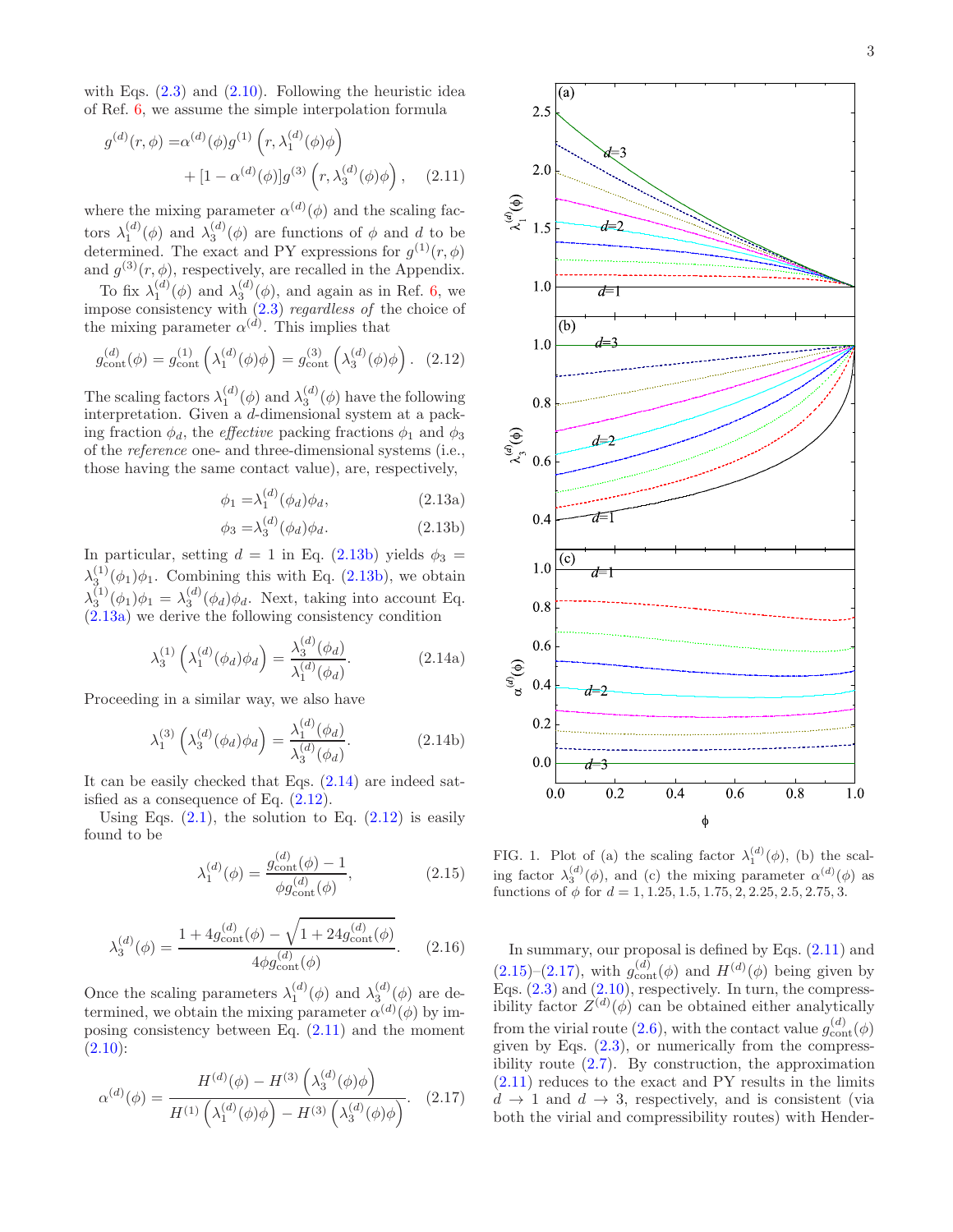son's equation of state [see Eqs.  $(2.2)$  and  $(2.9)$ ] in the limit  $d \to 2$ .

Note that the same method could still be applied by prescribing for  $g^{(3)}(r,\phi)$  a RDF thermodynamically consistent and more accurate than the PY one, such as the rational-function approximation  $[11, 21-23]$  $[11, 21-23]$  $[11, 21-23]$ , and/or by enforcing an equation of state for hard-disk fluids different from Henderson's. For simplicity, however, we keep the approximation  $(2.11)$  as formulated above [\[24](#page-8-17)].

Figure [1](#page-2-7) shows  $\lambda_1^{(d)}(\phi)$ ,  $\lambda_3^{(d)}(\phi)$ , and  $\alpha^{(d)}(\phi)$  as functions of  $\phi$  for the representative values  $d =$  $1, 1.25, \ldots, 2, 2.25, \ldots, 3.$  As expected on physical grounds,  $\lambda_1^{(d)}(\phi)$  and  $\lambda_3^{(d)}(\phi)$  are, respectively, monotonically decreasing and increasing functions of  $\phi$ . On the other hand,  $\alpha^{(d)}(\phi)$  is very weakly dependent on  $\phi$ . Obviously,  $\lambda_1^{(1)}(\phi) = 1$ ,  $\lambda_3^{(3)}(\phi) = 1$ ,  $\alpha^{(1)}(\phi) = 1$ , and  $\alpha^{(3)}(\phi) = 0.$ 

Before closing this section, let us also consider another structural property, namely the structure factor

$$
S^{(d)}(k,\phi) = 1 + \rho \tilde{h}^{(d)}(k,\phi).
$$
 (2.18)

Here, the Fourier transform of the total correlation function is [\[5](#page-8-3)]

$$
\widetilde{h}^{(d)}(k,\phi) = \int \mathrm{d}\mathbf{r} \, e^{i\mathbf{k}\cdot\mathbf{r}} h^{(d)}(r,\phi) \n= \frac{(2\pi)^{d/2}}{k^{d/2-1}} \int_0^\infty \mathrm{d}r \, r^{d/2} h^{(d)}(r,\phi) J_{d/2-1}(kr),
$$
\n(2.19)

where  $J_{\nu}(x)$  is the Bessel function. Insertion of Eq. [\(2.11\)](#page-2-4) yields

$$
S^{(d)}(k,\phi) = 1 + \frac{\alpha^{(d)}(\phi)}{\lambda_1^{(d)}(\phi)} I_1^{(d)}(k,\lambda_1^{(d)}(\phi)\phi) + \frac{1 - \alpha^{(d)}(\phi)}{\lambda_3^{(d)}(\phi)} I_3^{(d)}(k,\lambda_3^{(d)}(\phi)\phi), \quad (2.20)
$$

where we have called

$$
I_{1,3}^{(d)}(k,\phi) \equiv \frac{2^{3d/2}\Gamma(1+d/2)}{k^{d/2-1}} \sigma^{-d}\phi
$$
  
 
$$
\times \int_0^\infty dr \, r^{d/2} h^{(1,3)}(r,\phi) J_{d/2-1}(kr). \tag{2.21}
$$

# <span id="page-3-0"></span>III. LOW-DENSITY PROPERTIES

In order to illustrate some of the consequences of our proposal, in this section we analyze its low-density predictions. To first order in density, one can write

<span id="page-3-4"></span>
$$
g^{(d)}(r,\phi) = \Theta(r-1)\left[1 + \gamma^{(d)}(r)\phi + \mathcal{O}(\phi^2)\right], \quad (3.1)
$$

where, without loss of generality, henceforth we have set the value of the hard-core diameter to be  $\sigma = 1$  (i.e.,



<span id="page-3-3"></span>FIG. 2. Function  $\gamma^{(d)}(r)$ for  $d =$ 1, 1.25, 1.5, 1.75, 2, 2.25, 2.5, 2.75, 3. The curves and the circles correspond to the exact function [\(3.2\)](#page-3-1) and the approximation [\(3.5\)](#page-3-2), respectively. Note that, for better visibility, the curves have been shifted vertically a distance  $0, 0.5, \ldots, 4$ for  $d = 1, 1.25, \ldots, 3$ , respectively.

distances are measured in units of the hard-core diameter) and  $\Theta(x)$  is the Heaviside step function. The exact function  $\gamma^{(d)}(r)$  is given by [\[25](#page-8-18)]

<span id="page-3-1"></span>
$$
\gamma_{\text{exact}}^{(d)}(r) = 2^d \frac{B_{1-r^2/4} \left(\frac{d+1}{2}, \frac{1}{2}\right)}{B \left(\frac{d+1}{2}, \frac{1}{2}\right)} \Theta(2-r),\tag{3.2}
$$

 $B_x(a, b)$  and  $B(a, b)$  being the incomplete and complete beta functions, respectively [\[26](#page-8-19), [27](#page-8-20)]. In particular,

$$
\gamma^{(1)}(r) = (2 - r)\Theta(2 - r), \tag{3.3}
$$

$$
\gamma^{(3)}(r) = \frac{1}{2} (2 - r)^2 (4 + r) \Theta(2 - r). \tag{3.4}
$$

<span id="page-3-5"></span>On the other hand, use of the approximation [\(2.11\)](#page-2-4) yields

<span id="page-3-2"></span>
$$
\gamma^{(d)}(r) = \alpha_0^{(d)} \lambda_{1,0}^{(d)} \gamma^{(1)}(r) + [1 - \alpha_0^{(d)}] \lambda_{3,0}^{(d)} \gamma^{(3)}(r), \quad (3.5)
$$

<span id="page-3-6"></span>where

$$
\alpha_0^{(d)} \equiv \lim_{\phi \to 0} \alpha^{(d)}(\phi) = \frac{3}{34} \frac{50A^{(d)} + 22a^{(d)} + 25d - 69}{2 - a^{(d)}},\tag{3.6a}
$$

$$
\lambda_{1,0}^{(d)} \equiv \lim_{\phi \to 0} \lambda_1^{(d)}(\phi) = 2 - a^{(d)}, \tag{3.6b}
$$

$$
\lambda_{3,0}^{(d)} \equiv \lim_{\phi \to 0} \lambda_3^{(d)}(\phi) = \frac{2}{5} \left[ 2 - a^{(d)} \right].
$$
 (3.6c)

As seen from Fig. [2,](#page-3-3) the values obtained from Eq. [\(3.5\)](#page-3-2) are practically indistinguishable from the exact ones, Eq.  $(3.2).$  $(3.2).$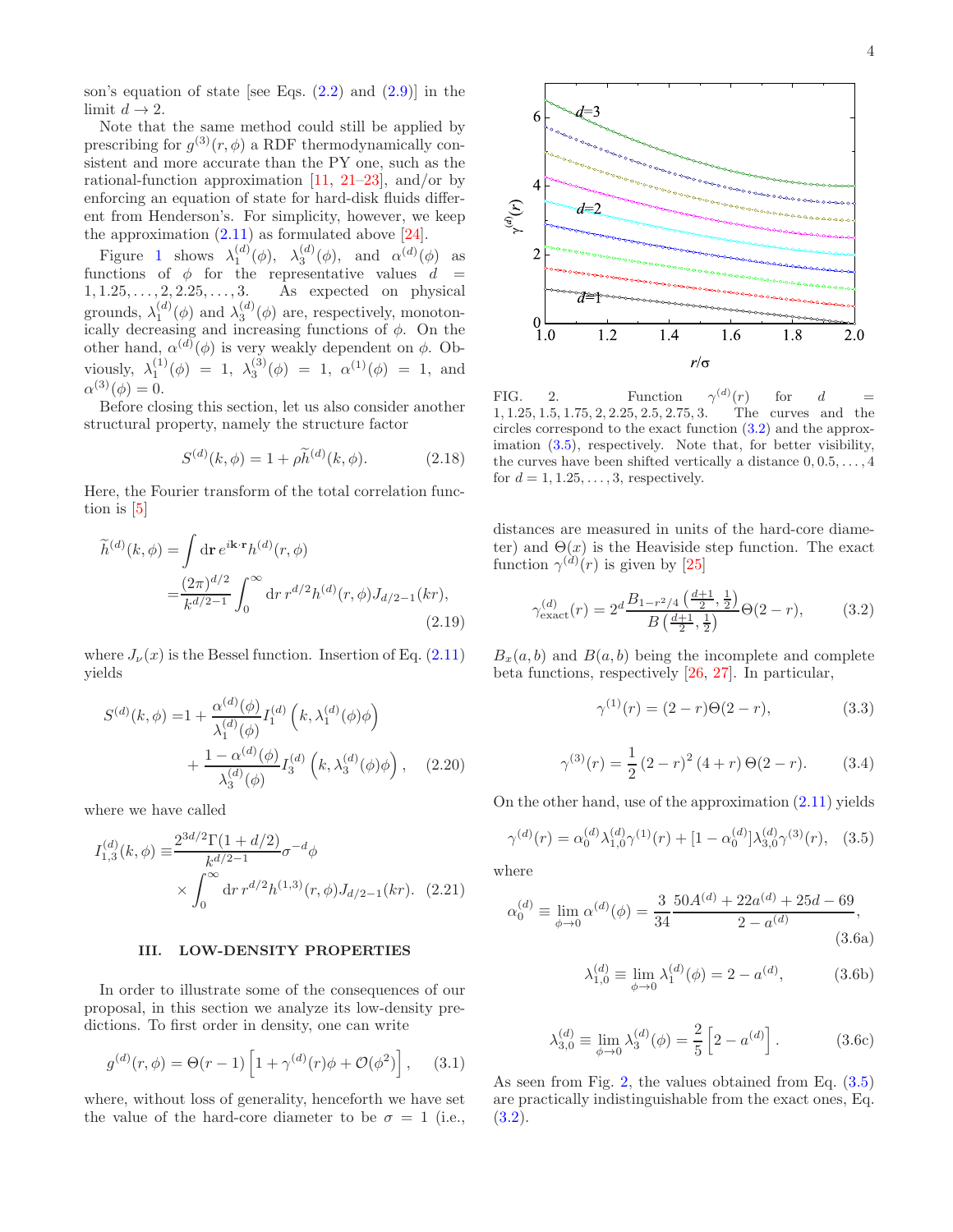

<span id="page-4-1"></span>FIG. 3. (a) Relative differences  $b_{3,\text{vir}}^{(d)}/b_{3,\text{exact}}^{(d)}-1$  (solid line) and  $b_{3,\text{comp}}^{(d)}/b_{3,\text{exact}}^{(d)}-1$  (dashed line) versus d. (b) Ratio  $b_{4,\text{comp}}^{(d)}/b_{4,\text{vir}}^{(d)}$  versus d.

Next, we consider the virial coefficients  $b_n^{(d)}$  defined by the power series

$$
Z^{(d)}(\phi) = 1 + \sum_{n=2}^{\infty} b_n^{(d)} \phi^{n-1}.
$$
 (3.7)

As can be seen from Eqs.  $(2.6)$  and  $(3.1)$ , the second virial coefficient is  $b_2^{(d)} = 2^{d-1}$ . As for the third virial coefficient, its exact expression reads [\[25](#page-8-18)]

$$
b_{3, \text{exact}}^{(d)} = 2^{2d-1} \frac{B_{3/4} \left(\frac{d+1}{2}, \frac{1}{2}\right)}{B \left(\frac{d+1}{2}, \frac{1}{2}\right)}.
$$
 (3.8)

On the other hand, according to the approximation [\(3.5\)](#page-3-2), the coefficients stemming from the virial route [\(2.6\)](#page-1-3) and from the compressibility route [\(2.7\)](#page-1-9) are

$$
b_{3,\text{vir}}^{(d)} = 2^{d-1} \left[ 2 - a^{(d)} \right],\tag{3.9a}
$$

$$
b_{3,\text{comp}}^{(d)} = \frac{2^d}{3} \left\{ 2^d - \alpha_0^{(d)} \lambda_{1,0}^{(d)} \frac{2^{d+1} - d - 2}{d+1} - \left[ 1 - \alpha_0^{(d)} \right] \times \lambda_{3,0}^{(d)} \frac{3 \times 2^{d+4} - 5d^2 - 29d - 48}{2(d+1)(d+3)} \right\}.
$$
 (3.9b)

The relative deviations of  $b_{3,\text{vir}}^{(d)}$  and  $b_{3,\text{comp}}^{(d)}$  from  $b_{3,\text{exact}}^{(d)}$ are plotted in Fig.  $3(a)$  $3(a)$ . The prescriptions  $(3.9)$  are exact at  $d = 1, 2,$  and 3. One can see that the highest deviations of  $b_{3,\text{vir}}^{(d)}$  from  $b_{3,\text{exact}}^{(d)}$  are  $-0.9\%$   $(d = 1.389)$  and +0.6% ( $d = 2.539$ ). In the case of  $b_{3,\text{comp}}^{(d)}$  the highest deviations are  $+0.2\%$  (d = 1.485) and  $-0.3\%$  (d = 2.603).

In respect to the fourth virial coefficient  $b_4^{(d)}$ , although it is exactly known for integer values of  $d$  [\[28](#page-8-21), [29](#page-8-22)], an analytic continuation to fractional d is, to the best of our knowledge, not available. On the other hand, the fourth virial coefficients that follow from the virial route,  $b_{4,\text{vir}}^{(d)}$ , and from the compressibility route,  $b_{4,\text{comp}}^{(d)}$ , can easily be derived from Eqs. [\(2.6\)](#page-1-3) and [\(2.7\)](#page-1-9), respectively. The ratio  $b_{4,\text{comp}}^{(d)}/b_{4,\text{vir}}^{(d)}$  is plotted in Fig. [3\(](#page-4-1)b). We observe that, in contrast to what happens in the case of  $b_3^{(d)}$ , one has  $b_{4,\text{comp}}^{(d)} < b_{4,\text{vir}}^{(d)}$  for  $1 < d < 2$  and  $b_{4,\text{comp}}^{(d)} > b_{4,\text{vir}}^{(d)}$ for  $2 < d \leq 3$ . Obviously, the PY value  $b_{4,\text{comp}}^{(3)}/b_{4,\text{vir}}^{(3)} =$  $19/16 = 1.1875$  is recovered at  $d = 3$ .

#### <span id="page-4-0"></span>IV. RESULTS AT FINITE DENSITY

Once we have studied the main properties of our proposal in the low-density regime, we turn our attention to the more important case of finite densities.

We first discuss the compressibility factor. Figure [4](#page-5-1) compares  $Z_{\text{vir}}^{(d)}(\phi)$  and  $Z_{\text{comp}}^{(d)}(\phi)$ , as predicted by our heuristic approximation, with  $Z_{\text{vir}}^{(d)}(\phi)$ , as obtained from the numerical solution of the PY integral equation [\[5](#page-8-3), [31\]](#page-9-0). It can be observed that the simple equation of state defined by the combination of Eqs.  $(2.3)$  and  $(2.6)$  gives values close to (but slightly larger than) those obtained from the PY equation. Of course, both approximations coincide, by construction, at  $d = 3$ . As for the compressibility-route function  $Z_{\text{comp}}^{(d)}(\phi)$  obtained from our approach, it practically coincides with  $Z_{\rm vir}^{(d)}(\phi)$  up to  $Z^{(d)} \approx 4$ . Thereafter, one has  $Z^{(d)}_{\text{comp}}(\phi) < Z^{(d)}_{\text{vir}}(\phi)$  for  $1 < d < 2$  and  $Z_{\text{comp}}^{(d)}(\phi) > Z_{\text{vir}}^{(d)}(\phi)$  for  $2 < d \leq 3$ , in qualitative agreement with Fig.  $\overline{3}$ (b).

<span id="page-4-2"></span>To analyze the degree of thermodynamic inconsistency between  $Z_{\text{comp}}^{(d)}(\phi)$  and  $Z_{\text{vir}}^{(d)}(\phi)$  with more detail, we choose, for each d, a reference packing fraction  $\phi_{ref}$ such that  $Z_{\text{vir}}^{(d)}(\phi_{\text{ref}}) = Z_{\text{ref}}$ , where  $Z_{\text{ref}}$  is a certain common value. Figure [5](#page-6-0) shows the curves corresponding to  $Z_{\text{ref}} = 6$  and  $Z_{\text{ref}} = 10$ . As can be observed, the inconsistency is typically smaller for  $1 < d < 2$  than for  $2 < d < 3$ . In the latter interval, the highest discrepancy does not correspond to  $d = 3$  but to  $d \approx 2.7$ . Taking into account the known behavior at  $d = 3$ , it is suggestive to speculate that the correct value of the compressibility factor lies approximately between  $Z_{\text{comp}}^{(d)}(\phi)$  and  $Z_{\text{vir}}^{(d)}(\phi)$ , perhaps closer to the former than to the latter. This conjecture is supported by Fig.  $3(a)$  $3(a)$ .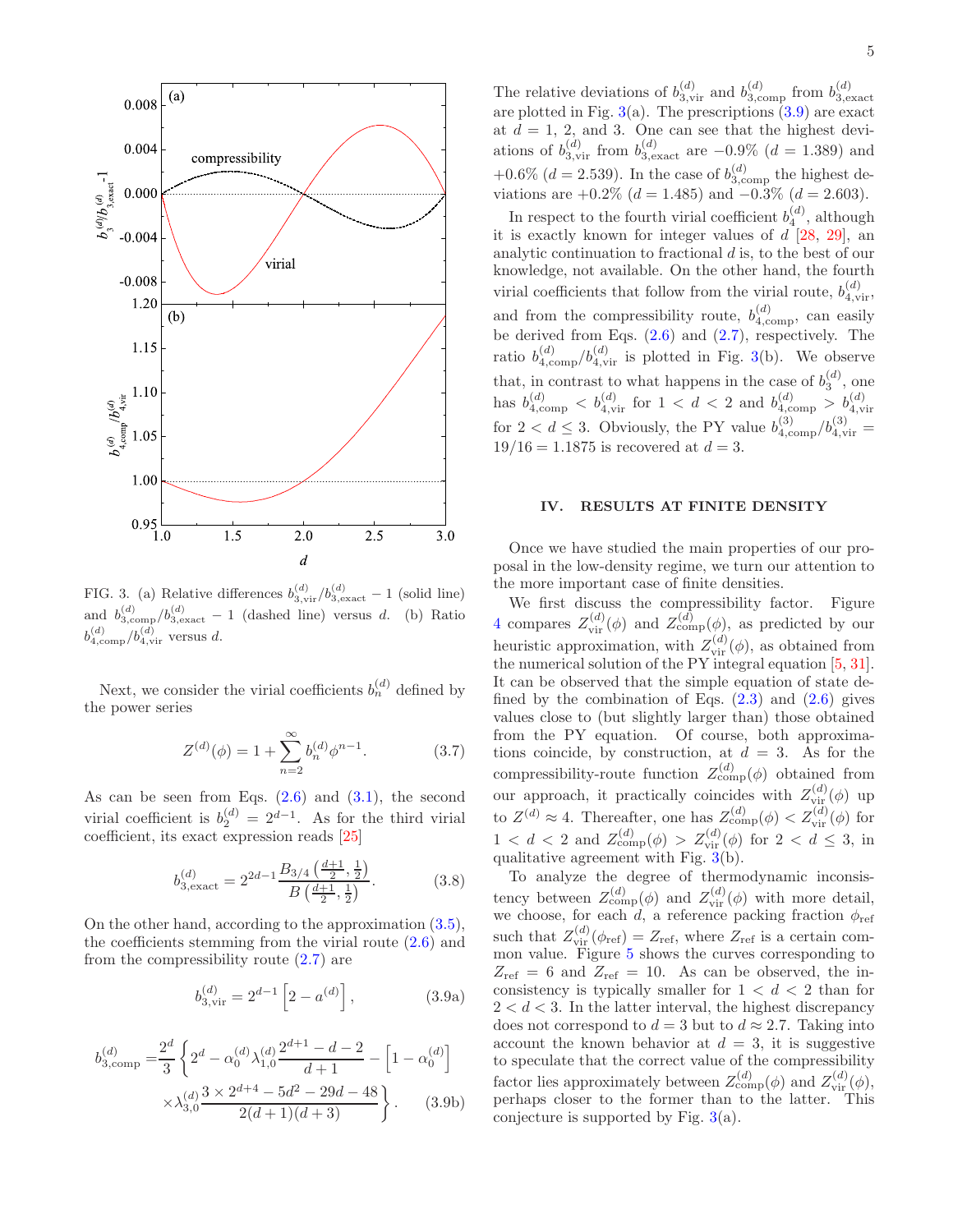

<span id="page-5-1"></span>FIG. 4. Plot of the compressibility factor  $Z^{(d)}(\phi)$  for (a)  $d = 1.25$ , (b)  $d = 1.5$ , (c)  $d = 1.75$ , (d)  $d = 2$ , (e) 2.25, (f)  $d = 2.5$ , (g)  $d = 2.75$ , and (h)  $d = 3$ . The curves without symbols and the curves with circles represent the results obtained from our approach through the virial and compressibility routes, respectively. The curves with triangles correspond to  $Z_{\text{vir}}^{(d)}(\phi)$  as obtained from the numerical solution of the PY integral equation [\[5\]](#page-8-3).

Let us consider now the RDF. Figure [6](#page-6-1) compares our simple approximation [\(2.11\)](#page-2-4) against MC simulations and numerical solutions of the PY equation for the fractal dimensionality  $d = 1.67659$  and two packing fractions [\[5\]](#page-8-3). We observe that at the lowest density ( $\phi = 0.266$ ) the results obtained from the heuristic approach [\(2.11\)](#page-2-4) are practically indistinguishable from the PY values, both describing fairly well the MC data. At a higher density ( $\phi = 0.487$ ), however, small differences are visible, especially around the first minimum and the second maximum. Although the noise in the MC data does not allow for a definite conclusion, a slightly better performance of Eq. [\(2.11\)](#page-2-4) seems to be present.

The good agreement observed in Fig. [6](#page-6-1) between our simple approach and the much more demanding numerical solution of the PY integral equation [\[31](#page-9-0)] is nicely confirmed by Fig. [7](#page-6-2) at the level of the structure factor. Both theories yield practically indistinguishable results at  $\phi = 0.266$ . At  $\phi = 0.487$ , the only visible differences appear around the first peak and the first minimum (different from the one at  $k = 0$ ) of  $S^{(d)}(k, \phi)$ , where the values obtained from Eq.  $(2.20)$  are slightly smaller than the PY ones.

#### <span id="page-5-0"></span>V. CONCLUDING REMARKS

Motivated by the recent work of Heinen et al. [\[5](#page-8-3)], in this paper we have constructed a heuristic approximation for the RDF  $g^{(d)}(r,\phi)$  and its associated structure factor  $S^{(d)}(k, \phi)$  of hard-core fluids in fractal dimension  $(1 \le d \le 3)$  [cf. Eqs.  $(2.11)$  and  $(2.20)$ ], which is exact for  $d = 1$  and reduces to the PY result for  $d = 3$ . Also, using  $g^{(d)}(r,\phi)$ , approximations for the compressibility factor  $Z^{(d)}(\phi)$  of such fluids have been derived either analytically from the virial route [cf. Eq.  $(2.6)$ , with the contact value  $g_{\text{cont}}^{(d)}(\phi)$  given by Eqs. [\(2.3\)](#page-1-7)], or numeri-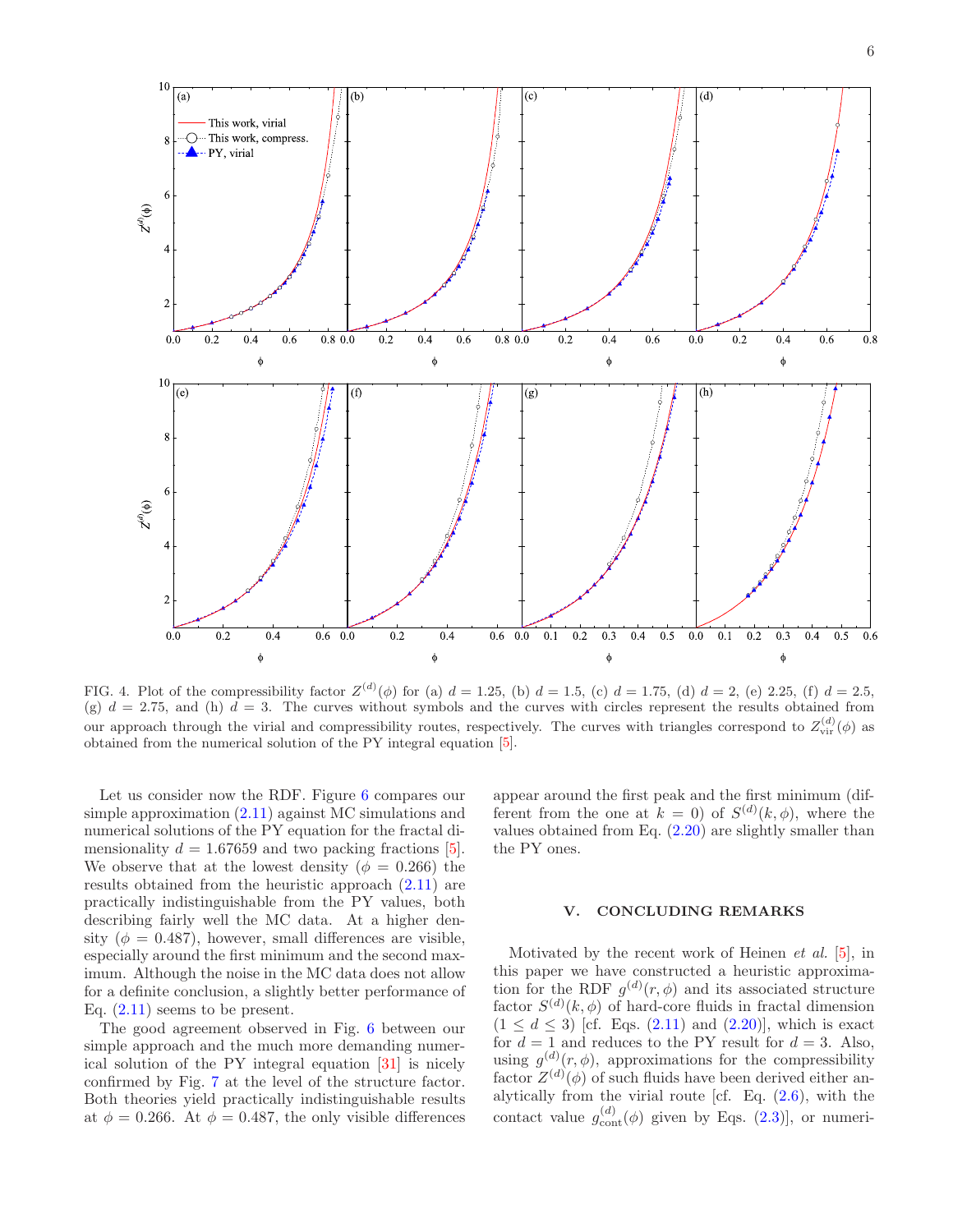

<span id="page-6-0"></span>FIG. 5. Plot of the ratio  $Z_{\text{comp}}^{(d)}/Z_{\text{vir}}^{(d)}$  as a function of d. For each value of d, a packing fraction  $\phi_{ref}$  is chosen such that  $Z_{\text{vir}}^{(d)}(\phi_{\text{ref}}) = Z_{\text{ref}}$ , where  $Z_{\text{ref}}$  is a common value. The two curves correspond to  $Z_{\text{ref}} = 6$  and  $Z_{\text{ref}} = 10$ .



<span id="page-6-1"></span>FIG. 6. Plot of  $g^{(d)}(r,\phi)$  at (a)  $\phi = 0.266$  and (b)  $\phi = 0.487$ for  $d = 1.67659$ . The symbols correspond to MC simulations [\[5](#page-8-3)], while the solid and dashed curves represent the numerical solution of the PY integral equation [\[5\]](#page-8-3) and the analytical approximation [\(2.11\)](#page-2-4), respectively.



<span id="page-6-2"></span>FIG. 7. Plot of  $S^{(d)}(k, \phi)$  at (a)  $\phi = 0.266$  and (b)  $\phi = 0.487$ for  $d = 1.67659$ . The solid and dashed curves represent the numerical solution of the PY integral equation [\[30](#page-9-1)] and the approximation [\(2.20\)](#page-3-5), respectively.

cally from the compressibility route [cf. Eqs.  $(2.7)$ ]. A noteworthy aspect is that, by construction, the virial and compressibility routes are thermodynamically consistent in the cases  $d = 1$  (exact solution) and  $d = 2$  (Henderson's equation of state), while the two well-known PY equations of state are recovered in the case  $d = 3$ . Moreover, we found that the approximate RDF to first order in density is practically indistinguishable from the exact one and the relative deviations of the third virial coefficients  $b_{3,\text{vir}}^{(d)}$  and  $b_{3,\text{comp}}^{(d)}$  (which are exact for  $d = 1, 2$ , and 3) from  $b_{3, \text{exact}}^{(d)}$  are below  $\pm 1\%$ . Further, the comparison between our results for  $g^{(d)}(r,\phi)$  and the available MC and PY results [\[5\]](#page-8-3) for hard-core fluids in fractal dimension  $(d = 1.67659)$ , indicates that our proposal is much simpler and as accurate as the PY theory, and in some instances it shows a slightly better agreement with the MC data than the PY theory.

As said in Sec. [II,](#page-1-0) it would be possible to improve the accuracy of our proposal  $(2.11)$  by employing for the three-dimensional RDF  $g^{(3)}(r,\phi)$  a more consistent and reliable form [\[11](#page-8-8), [21](#page-8-15)[–23\]](#page-8-16) than the PY one. While this alternative implementation is not expected to have a rel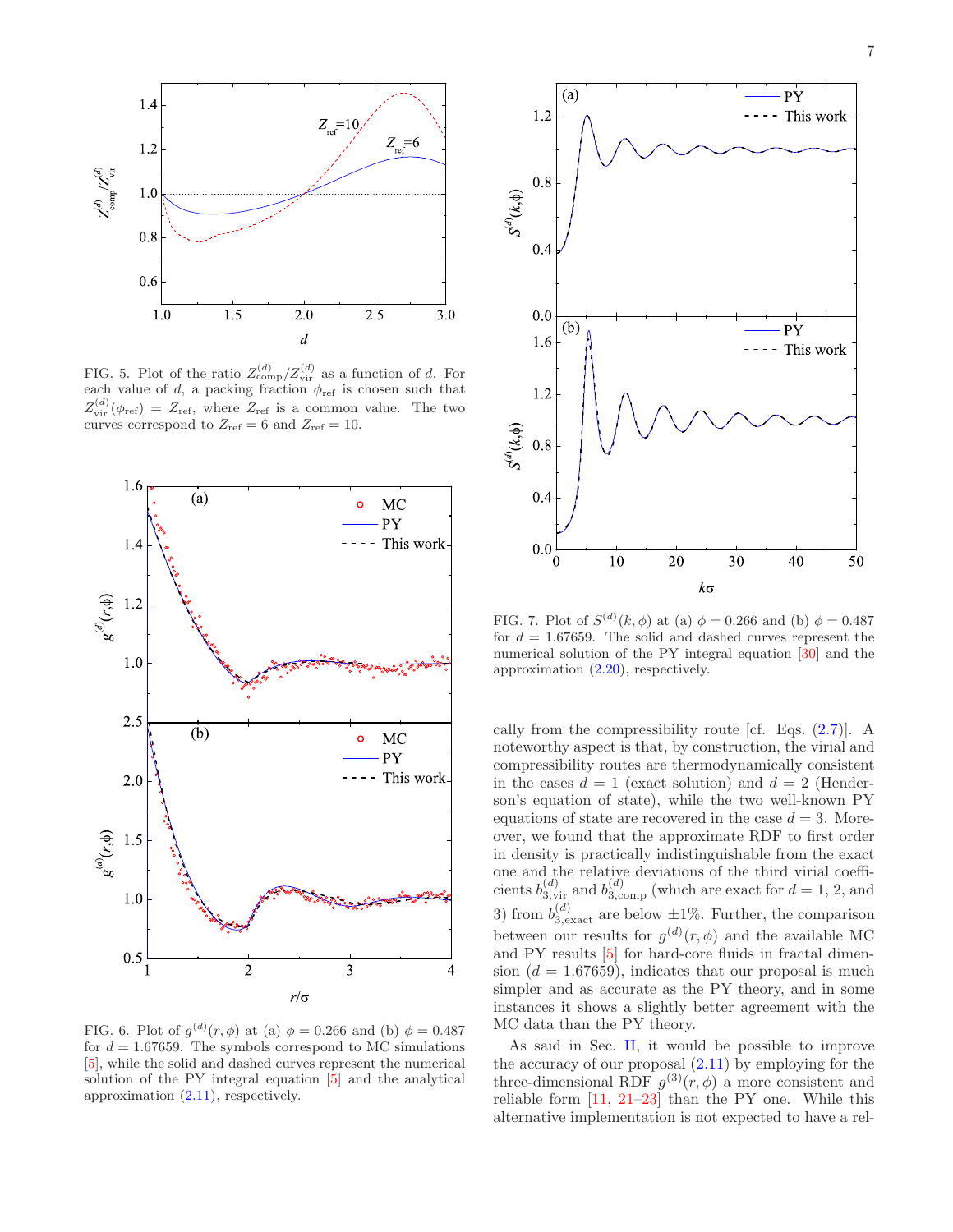evant impact for fractal dimensions  $1 < d < 2$ , it might be interesting to explore it in the range  $2 < d < 3$ , provided computer simulations and/or numerical solutions of integral equations were available. Another possible extension of our work in the same range of values for the fractal dimension is the case of mixtures, where again the exact solution for  $d = 1$  and the PY solution for  $d = 3$ are known [\[9,](#page-8-23) [11](#page-8-8), [32](#page-9-2)].

Although our proposal has been devised explicitly for  $1 < d < 3$ , in principle one could attempt to extrapolate it for fractal dimensions slightly higher than  $d = 3$ . Of course it should be expected that the quality of the agreement will deteriorate as d increases, especially beyond the low-density regime. As an illustration that this expectation is fulfilled, we find that, for  $d = 4$ , our approximation yields  $b_{3,\text{vir}}^{(4)} = 30.4638, b_{3,\text{comp}}^{(4)} = 34.3734,$  $b_{4,\text{vir}}^{(4)} = 52.9276$ , and  $b_{4,\text{comp}}^{(4)} = 64.3768$ , while the exact results are  $b_{3, \text{exact}}^{(4)} = 32.4058$  and  $b_{4, \text{exact}}^{(4)} = 77.7452$ . In fact, for  $3 < d < 5$ , a much better approximation should be obtained by following a similar interpolation procedure but using the known PY results for  $g^{(3)}(r,\phi)$ and  $g^{(5)}(r,\phi)$  [\[33](#page-9-3)-35] instead of  $g^{(1)}(r,\phi)$  and  $g^{(3)}(r,\phi)$ , as done here. Finally, as far as possible generalizations to particle interactions other than hard-core within the range  $1 < d < 3$  are concerned, the case that immediately comes to mind is the one corresponding to sticky hard spheres. In such a case the exact RDF is known for  $d = 1$  [\[11,](#page-8-8) [36,](#page-9-5) [37\]](#page-9-6) and the PY result for  $d = 3$  is also available [\[11,](#page-8-8) [38,](#page-9-7) [39\]](#page-9-8).

#### ACKNOWLEDGMENTS

We want to thank M. Heinen for supplying simulation MC data and numerical results of the PY theory, as well as for a fruitful exchange of correspondence. We also acknowledge the financial support of the Ministerio de Economía y Competitividad (Spain) through Grant No. FIS2013-42840-P and the Junta de Extremadura (Spain) through Grant No. GR15104 (partially financed by FEDER funds).

# Appendix: Radial distribution function of hard rods and hard spheres

#### 1. Hard rods

In the one-dimensional case  $(d = 1)$ , the Laplace transform

$$
G^{(1)}(s,\phi) = \int_0^\infty dr \, e^{-rs} g^{(1)}(r,\phi) \tag{A.1}
$$

is exactly given by [\[9,](#page-8-23) [11](#page-8-8)]

$$
G^{(1)}(s,\phi) = \frac{1}{\phi} \frac{e^{-s}}{1 + s(1 - \phi)/\phi - e^{-s}},
$$
 (A.2)

where again we have set  $\sigma = 1$  as length unit. Expanding  $G^{(1)}(s,\phi)$  in powers of  $e^{-s}$ , it is easy to perform an inverse Laplace transform term by term to obtain

<span id="page-7-0"></span>
$$
g^{(1)}(r,\phi) = \frac{1}{\phi} \sum_{\ell=1}^{\infty} \left(\frac{\phi}{1-\phi}\right)^{\ell} \frac{(r-\ell)^{\ell-1}}{(\ell-1)!}
$$
  
×  $e^{-(r-\ell)\phi/(1-\phi)}\Theta(r-\ell).$  (A.3)

This representation can be truncated at  $\ell = \ell_c$  if only the range  $1 \leq r \leq \ell_c + 1$  is relevant. On the other hand, the tail of the total correlation function is in principle necessary to complement  $(A.3)$  in the evaluation of the integrals in  $(2.7a)$  and  $(2.21)$ . The asymptotic tail of  $h^{(1)}(r, \phi)$  is [\[40\]](#page-9-9)

$$
h^{(1)}(r,\phi) \approx K^{(1)}(\phi)e^{-\kappa^{(1)}(\phi)r}\cos[\omega^{(1)}(\phi)r + \delta^{(1)}(\phi)],
$$
\n(A.4)

where  $s_{\pm} = -\kappa^{(1)} \pm i\omega^{(1)}$  are the two complex conjugate poles of  $G^{(1)}(s)$  with a real part closest to the origin and  $\frac{1}{2}K^{(1)}e^{i\delta^{(1)}}$  is the associated residue. More explicitly,  $\kappa^{(1)}$ and  $\omega^{(1)}$  are roots of the coupled set of transcendental equations

$$
1 - \frac{1 - \phi}{\phi} \kappa^{(1)} = e^{\kappa^{(1)}} \cos \omega^{(1)}, \tag{A.5a}
$$

$$
-\frac{1-\phi}{\phi}\omega^{(1)} = e^{\kappa^{(1)}}\sin\omega^{(1)}.
$$
 (A.5b)

Once  $s_{\pm} = -\kappa^{(1)} \pm i\omega^{(1)}$  are known, the amplitude and phase are

$$
K^{(1)} = 2\left|1 + \frac{1 - \phi}{\phi + (1 - \phi)s_{\pm}}\right|^{-1}, \tag{A.6a}
$$

$$
\delta^{(1)} = -\arg\left[1 + \frac{1 - \phi}{\phi + (1 - \phi)s_{\pm}}\right].
$$
 (A.6b)

## 2. Hard spheres

The PY solution for the three-dimensional case has a structure reminiscent of that of the one-dimensional case. First, the Laplace transform

$$
G^{(3)}(s,\phi) = \int_0^\infty dr \, e^{-rs} r g^{(3)}(r,\phi) \tag{A.7}
$$

is introduced. The PY solution is then found to be  $[11]$ , [14](#page-8-24), [15](#page-8-25)]

<span id="page-7-1"></span>
$$
G^{(3)}(s,\phi) = s \frac{F(s,\phi)e^{-s}}{1 + 12\phi F(s,\phi)e^{-s}},
$$
 (A.8)

where

$$
F(s,\phi) = -\frac{1}{12\phi} \frac{1 + L_1(\phi)s}{1 + S_1(\phi)s + S_2(\phi)s^2 + S_3(\phi)s^3}
$$
 (A.9)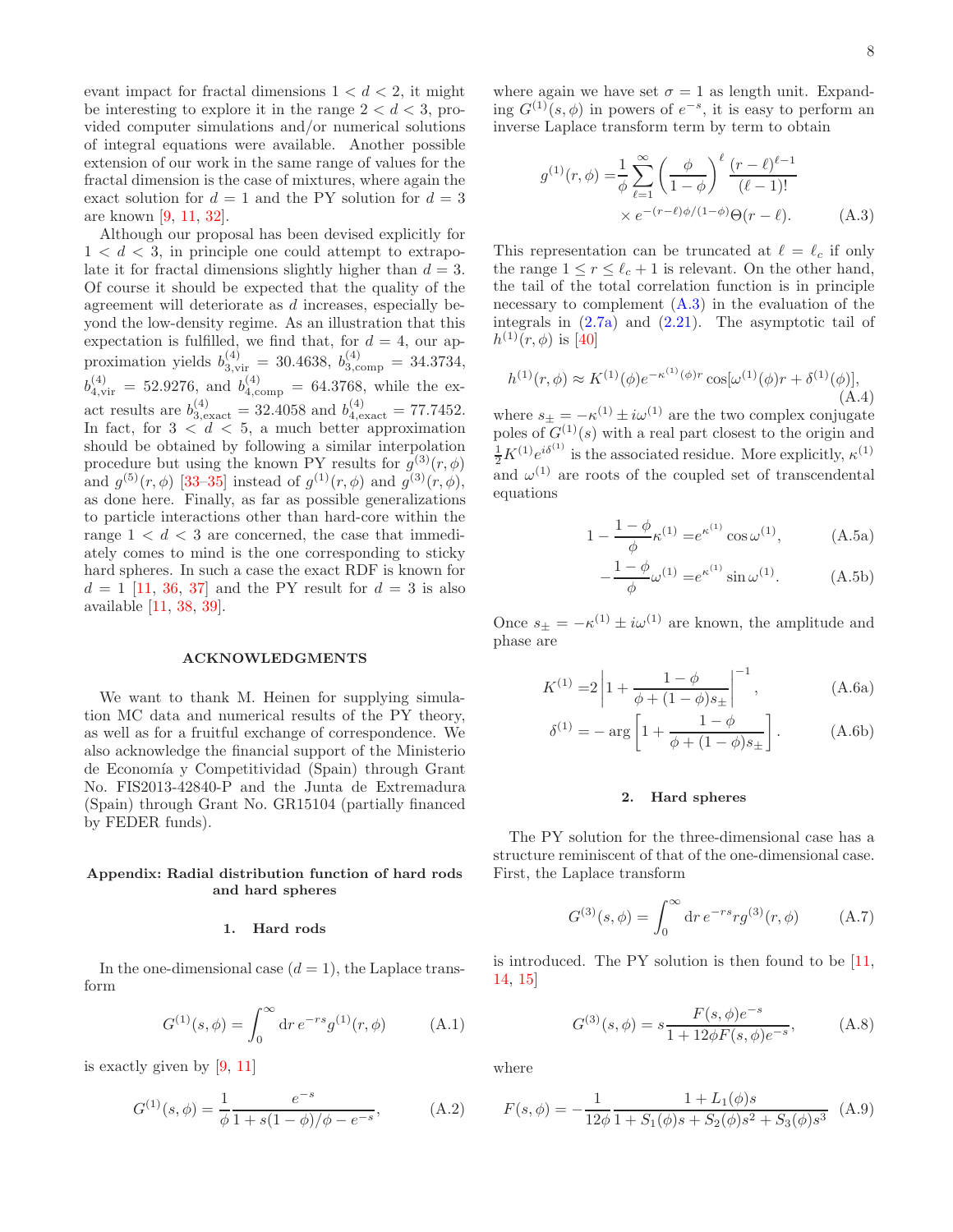with the coefficients

$$
L_1(\phi) = \frac{1 + \phi/2}{1 + 2\phi}, \quad S_1(\phi) = -\frac{3}{2} \frac{\phi}{1 + 2\phi}, \quad (A.10a)
$$

$$
S_2(\phi) = -\frac{1}{2} \frac{1 - \phi}{1 + 2\phi}, \quad S_3(\phi) = -\frac{1}{12\phi} \frac{(1 - \phi)^2}{1 + 2\phi}.
$$
\n(A.10b)

Again, a formal expansion of Eq.  $(A.8)$  in powers of  $e^{-s}$ allows one to write

<span id="page-8-26"></span>
$$
g^{(3)}(r,\phi) = \frac{1}{r} \sum_{\ell=1}^{\infty} (-12\phi)^{\ell-1} \Psi_{\ell}(r-\ell,\phi) \Theta(r-\ell),
$$
\n(A.11)

where

$$
\Psi_{\ell}(r,\phi) = \sum_{j=1}^{\ell} \frac{\sum_{i=1}^{3} a_{\ell j}^{(i)}(\phi) e^{s_i(\phi)r}}{(\ell-j)!(j-1)!} r^{\ell-j}, \quad (A.12)
$$

$$
a_{\ell j}^{(i)}(\phi) = \lim_{s \to s_i(\phi)} \left(\frac{\partial}{\partial s}\right)^{j-1} \left\{ s \left[ (s - s_i(\phi)) F(s, \phi) \right]^{\ell} \right\}.
$$
\n(A.13)

Here,  $s_i(\phi)$ ,  $(i = 1, 2, 3)$  are the three roots of the cubic equation  $1 + S_1(\phi)s + S_2(\phi)s^2 + S_3(\phi)s^3 = 0$ . As in the case of Eq.  $(A.3)$ , the summation in Eq.  $(A.11)$  can be truncated at  $\ell = \ell_c$  to obtain the RDF within the interval  $1 \leq r \leq \ell_c + 1$ . This can be complemented by the asymptotic tail of the total correlation function [\[40,](#page-9-9) [41\]](#page-9-10),

$$
h^{(3)}(r,\phi) \approx \frac{K^{(3)}(\phi)}{r} e^{-\kappa^{(3)}(\phi)r} \cos[\omega^{(3)}(\phi)r + \delta^{(3)}(\phi)],
$$
\n(A.14)

where  $s_{\pm} = -\kappa^{(3)} \pm i\omega^{(3)}$  are the two complex conjugate poles of  $G^{(3)}(s)$  with a real part closest to the origin,  $\frac{1}{2}K^{(3)}e^{i\delta^{(3)}}$  being the associated residue. Thus, the transcendental equation for  $s_\pm$  is

$$
(1 + L_1 s_{\pm}) e^{-s_{\pm}} = 1 + S_1 s_{\pm} + S_2 s_{\pm}^2 + S_3 s_{\pm}^3, \quad (A.15)
$$

while the residue is

$$
Res = \frac{s_{\pm} (1 + L_1 s_{\pm}) / 12\phi}{L_1 (s_{\pm} - 1) - 1 - e^{s_{\pm}} (S_1 + 2S_2 s_{\pm} + 3S_3 s_{\pm}^2)},
$$
(A.16)

so that

$$
K^{(3)} = 2|\text{Res}|, \quad \delta^{(3)} = \arg(\text{Res}).
$$
 (A.17)

- <span id="page-8-0"></span>[1] P. Charbonneau, A. Ikeda, G. Parisi, and F. Zamponi, Phys. Rev. Lett. 107, 185702 (2011).
- <span id="page-8-1"></span>[2] H. Löwen, J. Phys.: Condens. Matter 21, 474203 (2009).
- [3] T. Franosch, S. Lang, and R. Schilling, Phys. Rev. Lett. 109, 240601 (2012).
- <span id="page-8-2"></span>[4] T. Franosch, S. Lang, and R. Schilling, Phys. Rev. Lett. 110, 059901(E) (2013).
- <span id="page-8-3"></span>M. Heinen, S. K. Schnyder, J. F. Brady, and H. Löwen, Phys. Rev. Lett. 115, 097801 (2015).
- <span id="page-8-4"></span>[6] S. B. Yuste and A. Santos, J. Chem. Phys. 99, 2020 (1993).
- <span id="page-8-5"></span>[7] K. F. Herzfeld and M. Goeppert-Mayer, J. Chem. Phys. 2, 38 (1934).
- [8] L. Tonks, Phys. Rev. 50, 955 (1936).
- <span id="page-8-23"></span>[9] M. Heying and D. S. Corti, Fluid Phase Equil. 220, 85  $(2004).$
- <span id="page-8-7"></span>[10] A. Santos, in 5th Warsaw School of Statistical Physics, edited by B. Cichocki, M. Napiórkowski, and J. Piasecki (Warsaw University Press, Warsaw, 2014) [http://arxiv.org/abs/1310.5578.](arXiv:1310.5578)
- <span id="page-8-8"></span>[11] A. Santos, A Concise Course on the Theory of Classical Liquids. Basics and Selected Topics, Lecture Notes in Physics, Vol. 923 (Springer, 2016).
- <span id="page-8-6"></span>[12] A. Santos, (2015), "Radial Distribution Functions for Nonadditive Hard-Rod Mixtures", Wolfram Demonstrations Project, [http://demonstrations.wolfram.com/](http://demonstrations.wolfram.com/RadialDistributionFunctionsForNonadditiveHardRodMixtures/) RadialDistributionFunctionsForNonadditiveHardRodMixtures(Cambridge University Press, New York, 2010).
- <span id="page-8-9"></span>[13] E. Thiele, J. Chem. Phys. 39, 474 (1963).
- <span id="page-8-24"></span>[14] M. S. Wertheim, Phys. Rev. Lett. **10**, 321 (1963).
- <span id="page-8-25"></span>[15] M. S. Wertheim, J. Math. Phys. 5, 643 (1964).
- <span id="page-8-14"></span>[16] J.-P. Hansen and I. R. McDonald, Theory of Simple Liquids, 3rd ed. (Academic, London, 2006).
- <span id="page-8-10"></span>[17] A. Santos, (2013), "Radial Distribution Function for Hard Spheres", Wolfram Demonstrations Project, [http://demonstrations.wolfram.com/](http://demonstrations.wolfram.com/RadialDistributionFunctionForHardSpheres/) [RadialDistributionFunctionForHardSpheres/](http://demonstrations.wolfram.com/RadialDistributionFunctionForHardSpheres/).
- <span id="page-8-11"></span>[18] H. Reiss, H. L. Frisch, and J. L. Lebowitz, J. Chem. Phys. 31, 369 (1959).
- <span id="page-8-12"></span>[19] E. Helfand, H. L. Frisch, and J. L. Lebowitz, J. Chem. Phys. 34, 1037 (1961).
- <span id="page-8-13"></span>[20] D. Henderson, Mol. Phys. **30**, 971 (1975).
- <span id="page-8-15"></span>[21] S. B. Yuste and A. Santos, Phys. Rev. A 43, 5418 (1991).
- [22] S. B. Yuste, M. López de Haro, and A. Santos, Phys. Rev. E 53, 4820 (1996).
- <span id="page-8-16"></span>[23] M. López de Haro, S. B. Yuste, and A. Santos, in Theory and Simulation of Hard-Sphere Fluids and Related Systems, Lecture Notes in Physics, Vol. 753, edited by A. Mulero (Springer-Verlag, Berlin, 2008) pp. 183–245.
- <span id="page-8-17"></span>[24] (2016), See Supplemental Material at [http://link.aps.](http://link.aps.org/supplemental/ 10.1103/PhysRevE.93.062126) [org/supplemental/10.1103/PhysRevE.93.062126](http://link.aps.org/supplemental/ 10.1103/PhysRevE.93.062126) for a Mathematica code with all the expressions of this work.
- <span id="page-8-18"></span>[25] M. Baus and J. L. Colot, Phys. Rev. A **36**, 3912 (1987).
- <span id="page-8-19"></span>[26] M. Abramowitz and I. A. Stegun, eds., Handbook of Mathematical Functions (Dover, New York, 1972).
- <span id="page-8-20"></span>[27] F. W. J. Olver, D. W. Lozier, R. F. Boisvert, and C. W. Clark, eds., NIST Handbook of Mathematical Functions
- <span id="page-8-21"></span>[28] N. Clisby and B. M. McCoy, J. Stat. Phys. 114, 1343  $(2004).$
- <span id="page-8-22"></span>[29] I. Lyberg, J. Stat. Phys. **119**, 747 (2005).